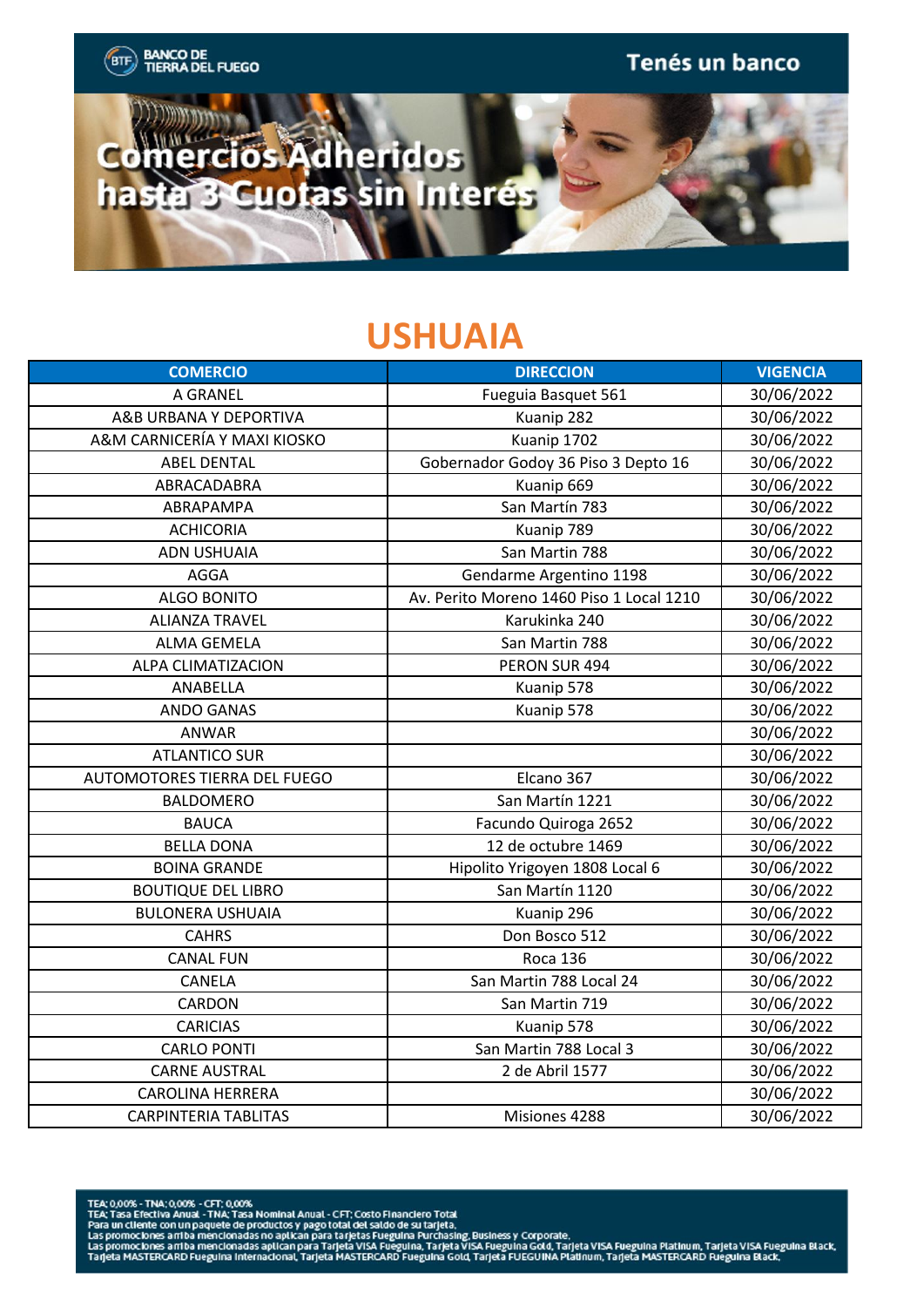

| <b>CASA LUMAR</b>                        | Kuanip 795                   | 30/06/2022 |
|------------------------------------------|------------------------------|------------|
| <b>CASA MARIANA</b>                      | San Martín 611               | 30/06/2022 |
| CECU                                     | San Martin 1129              | 30/06/2022 |
| <b>CENTRO INTEGRAL DE AUTO</b>           | Lapatia 74                   | 30/06/2022 |
| <b>CENTRO MEDICO USHUAIA</b>             | De la Estancia 1925          | 30/06/2022 |
| CENTRO ODONTOLOGICO BOUCHARD             | Bouchard 340                 | 30/06/2022 |
| CENTRO ODONTOLOGICO DABOVE               | Puerto Español 521           | 30/06/2022 |
| <b>CERRO CASTOR SA</b>                   | SAN MARTIN 740               | 30/06/2022 |
| <b>CESAR PO</b>                          | Concejal Rubinos del Rio 191 | 30/06/2022 |
| CHAMPAGNE                                | San Martin 1223              | 30/06/2022 |
| <b>CHRISMAR</b>                          | Rosas 85                     | 30/06/2022 |
| <b>CIRCUITO AMU</b>                      | Río Negro 141                | 30/06/2022 |
| <b>CLIMA SUR</b>                         | Alem 2646                    | 30/06/2022 |
| <b>CLOCUE</b>                            | Shopping                     | 30/06/2022 |
| <b>CLUB ANDINO USHUAIA</b>               | Alem 2873                    | 30/06/2022 |
| COLEGIO DE PROFESIONALES TÉCNICOS DE TDF | José del Carmen Gómez 1667   | 30/06/2022 |
| <b>COLORSHOP</b>                         | Magallanes 290               | 30/06/2022 |
| <b>COMERCIAL ITALIANA</b>                | San Martin 595               | 30/06/2022 |
| CONSTANCIO                               | San Martin 788               | 30/06/2022 |
| <b>CONSTRUSEC</b>                        | Magallanes 2485              | 30/06/2022 |
| <b>CONSULTORIO DEL SUR</b>               | Piedrabuena 70               | 30/06/2022 |
| CONSULTORIO ODONTOLÓGICO ROMINA SMAHLIJ  | Karukinka 551                | 30/06/2022 |
| CONSULTORIO ODONTÓLOGICO SUAREZ GRANDE   | 12 DE OCTUBRE 1343           | 30/06/2022 |
| <b>CONTINENTAL MADERAS</b>               | Belgrano 1633                | 30/06/2022 |
| <b>CORVINO JOSE LUIS</b>                 | Puerto Español 1277          | 30/06/2022 |
| COSMOS                                   | José O Retamar 1313          | 30/06/2022 |
| CRIS MAU ELECTRICIDAD                    | 9 DE JULIO 981               | 30/06/2022 |
| CROLLER                                  | PELLEGRINI 432               | 30/06/2022 |
| DALMAS DAMIAN AGUSTIN                    | Calle sin nombre 331         | 30/06/2022 |
| <b>DEKO</b>                              | Kuanip 654 / 660             | 30/06/2022 |
| <b>DEL FUEGO</b>                         | Kuanip 1372                  | 30/06/2022 |
| DENTAL CONSULTORIO                       | Gdor. Paz 317 P1 D2          | 30/06/2022 |
| <b>DIARCO</b>                            | Perito Moreno 1651           | 30/06/2022 |
| DIRECCION PROVINCIAL ENERGIA DPE         | Laserre 218                  | 30/06/2022 |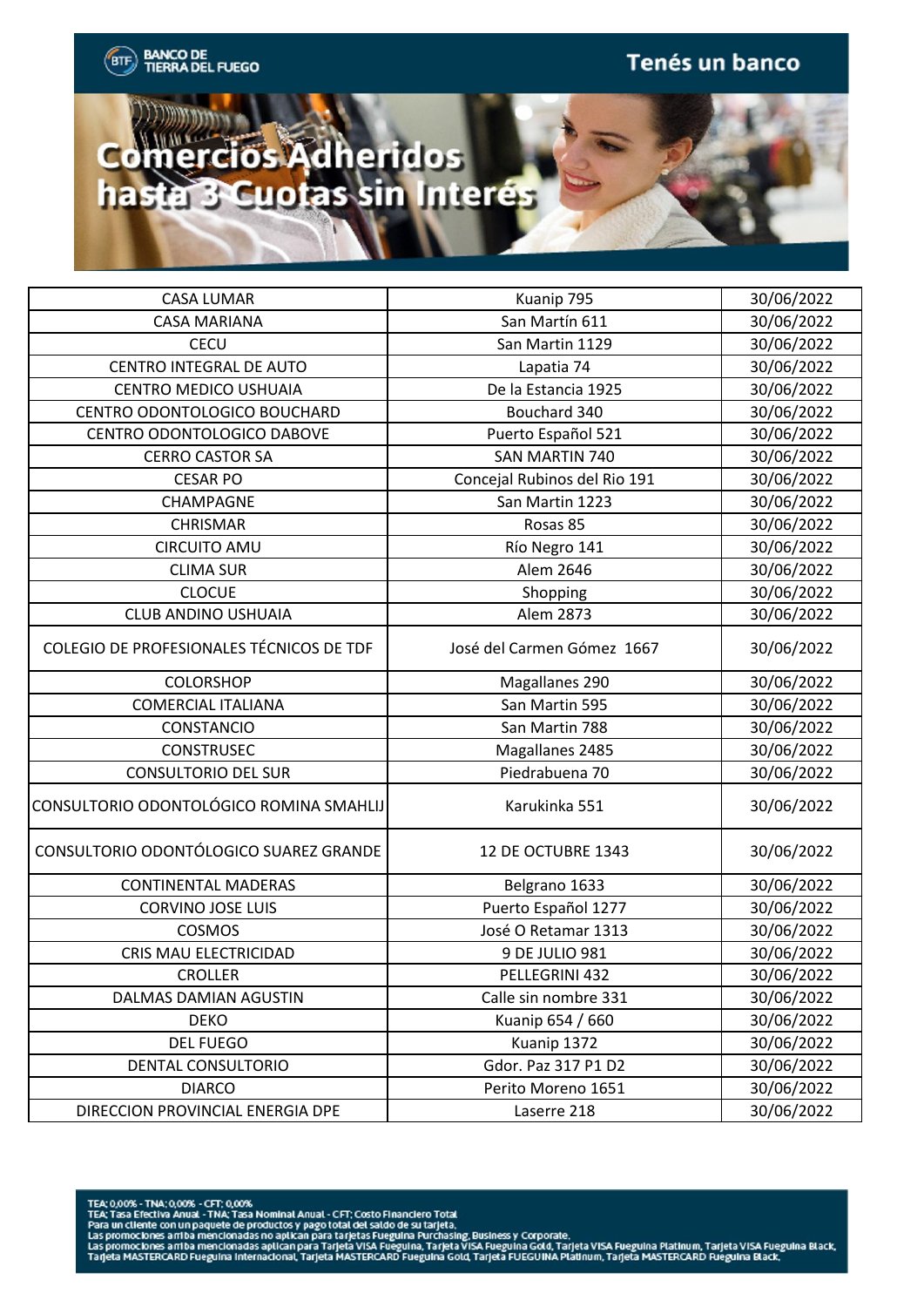

| 30/06/2022<br><b>DON CAN</b><br>Kuanip 1056<br>Alem 2034<br>30/06/2022<br><b>DORMIMUNDO</b><br>30/06/2022<br><b>DS REPUESTOS</b><br>Av. Perito Moreno 1224<br>30/06/2022<br><b>DSG MECANICA</b><br>Gendarme Argentino 1125<br><b>DTT</b><br>San martin 903<br>30/06/2022<br><b>DULCE LUCIA</b><br>San Martin 1213<br>30/06/2022<br>DULCE SUEÑOS<br>San Martin 788<br>30/06/2022<br><b>ECOPRINT</b><br>30/06/2022<br>Gdor Campos 993<br><b>EL ALMACEN</b><br>LOFFLER 15<br>30/06/2022<br>Carlos Gardel 622<br>30/06/2022<br>EL ANGEL TALLER MECANICO<br>30/06/2022<br>EL CORDOBES<br>Intevu XIV CASA 39<br>EL MUNDO IMPORTACION<br>30/06/2022<br>25 de Mayo 76<br>25 de mayo 76<br>30/06/2022<br>EL MUNDO SRL<br>EL NUEVO VERGEL<br>Kuanip 582<br>30/06/2022<br>EL PARAÍSO<br>Las Violetas 75<br>30/06/2022<br>EL RINCON DE CLAU<br>30/06/2022<br>Peron Norte 125<br>30/06/2022<br>EL UNO REPUESTOS<br>Kuanip 1275<br><b>ELECTROLUZ</b><br>Kuanip 266<br>30/06/2022<br>Calle B el Cañadon SEC D Lote 5<br><b>ELECTROMIA</b><br>30/06/2022<br>30/06/2022<br><b>ELIJO YO</b><br>San Martín 1121<br>30/06/2022<br><b>EQUIPAMIENTOS HOGAR</b><br>Perito Moreno 781<br>ESCUELA DE ESQUÍ USHUAIA<br>Luis Martial 3551<br>30/06/2022<br>ESTUDIO JURIDICO MARINA<br><b>SALTA 2244</b><br>30/06/2022<br><b>Hol Hol 1556</b><br><b>ESTUDIO MG</b><br>30/06/2022<br>30/06/2022<br><b>EUFORIA</b><br>Kuanip 680<br><b>EUKAMUNDO</b><br>30/06/2022<br>30/06/2022<br><b>EXACTUS</b><br>San Martin 519<br><b>EXTREMA PATAGONIA</b><br>30/06/2022<br>San Martin 858<br>30/06/2022<br><b>FARMACIA ANDINA</b><br>San Martin 638<br>30/06/2022<br>San Martín 1336 - Kuanip 702<br>FARMACIA AUTOFARMA<br>30/06/2022<br>FARMACIA DEL LAGO<br>Kuanip 1372<br>30/06/2022<br><b>FARMACIA FUEGUINA</b><br><b>ALEM 838</b><br>Rosales 416<br>30/06/2022<br><b>FARMACIA ONIKEN</b><br><b>FARMACIA SAN MARTIN</b><br>San Martin 1241<br>30/06/2022<br>30/06/2022<br>FERRETERIA EL MARTILLO<br>Kuanip 830 |                    |                    |            |
|-----------------------------------------------------------------------------------------------------------------------------------------------------------------------------------------------------------------------------------------------------------------------------------------------------------------------------------------------------------------------------------------------------------------------------------------------------------------------------------------------------------------------------------------------------------------------------------------------------------------------------------------------------------------------------------------------------------------------------------------------------------------------------------------------------------------------------------------------------------------------------------------------------------------------------------------------------------------------------------------------------------------------------------------------------------------------------------------------------------------------------------------------------------------------------------------------------------------------------------------------------------------------------------------------------------------------------------------------------------------------------------------------------------------------------------------------------------------------------------------------------------------------------------------------------------------------------------------------------------------------------------------------------------------------------------------------------------------------------------------------------------------------------------------------------------------------------------------------------------------------------------------------------------------------------------------------------------------------------|--------------------|--------------------|------------|
|                                                                                                                                                                                                                                                                                                                                                                                                                                                                                                                                                                                                                                                                                                                                                                                                                                                                                                                                                                                                                                                                                                                                                                                                                                                                                                                                                                                                                                                                                                                                                                                                                                                                                                                                                                                                                                                                                                                                                                             | DISTRIB. CELENTANO | H DE MALVINAS 4869 | 30/06/2022 |
|                                                                                                                                                                                                                                                                                                                                                                                                                                                                                                                                                                                                                                                                                                                                                                                                                                                                                                                                                                                                                                                                                                                                                                                                                                                                                                                                                                                                                                                                                                                                                                                                                                                                                                                                                                                                                                                                                                                                                                             |                    |                    |            |
|                                                                                                                                                                                                                                                                                                                                                                                                                                                                                                                                                                                                                                                                                                                                                                                                                                                                                                                                                                                                                                                                                                                                                                                                                                                                                                                                                                                                                                                                                                                                                                                                                                                                                                                                                                                                                                                                                                                                                                             |                    |                    |            |
|                                                                                                                                                                                                                                                                                                                                                                                                                                                                                                                                                                                                                                                                                                                                                                                                                                                                                                                                                                                                                                                                                                                                                                                                                                                                                                                                                                                                                                                                                                                                                                                                                                                                                                                                                                                                                                                                                                                                                                             |                    |                    |            |
|                                                                                                                                                                                                                                                                                                                                                                                                                                                                                                                                                                                                                                                                                                                                                                                                                                                                                                                                                                                                                                                                                                                                                                                                                                                                                                                                                                                                                                                                                                                                                                                                                                                                                                                                                                                                                                                                                                                                                                             |                    |                    |            |
|                                                                                                                                                                                                                                                                                                                                                                                                                                                                                                                                                                                                                                                                                                                                                                                                                                                                                                                                                                                                                                                                                                                                                                                                                                                                                                                                                                                                                                                                                                                                                                                                                                                                                                                                                                                                                                                                                                                                                                             |                    |                    |            |
|                                                                                                                                                                                                                                                                                                                                                                                                                                                                                                                                                                                                                                                                                                                                                                                                                                                                                                                                                                                                                                                                                                                                                                                                                                                                                                                                                                                                                                                                                                                                                                                                                                                                                                                                                                                                                                                                                                                                                                             |                    |                    |            |
|                                                                                                                                                                                                                                                                                                                                                                                                                                                                                                                                                                                                                                                                                                                                                                                                                                                                                                                                                                                                                                                                                                                                                                                                                                                                                                                                                                                                                                                                                                                                                                                                                                                                                                                                                                                                                                                                                                                                                                             |                    |                    |            |
|                                                                                                                                                                                                                                                                                                                                                                                                                                                                                                                                                                                                                                                                                                                                                                                                                                                                                                                                                                                                                                                                                                                                                                                                                                                                                                                                                                                                                                                                                                                                                                                                                                                                                                                                                                                                                                                                                                                                                                             |                    |                    |            |
|                                                                                                                                                                                                                                                                                                                                                                                                                                                                                                                                                                                                                                                                                                                                                                                                                                                                                                                                                                                                                                                                                                                                                                                                                                                                                                                                                                                                                                                                                                                                                                                                                                                                                                                                                                                                                                                                                                                                                                             |                    |                    |            |
|                                                                                                                                                                                                                                                                                                                                                                                                                                                                                                                                                                                                                                                                                                                                                                                                                                                                                                                                                                                                                                                                                                                                                                                                                                                                                                                                                                                                                                                                                                                                                                                                                                                                                                                                                                                                                                                                                                                                                                             |                    |                    |            |
|                                                                                                                                                                                                                                                                                                                                                                                                                                                                                                                                                                                                                                                                                                                                                                                                                                                                                                                                                                                                                                                                                                                                                                                                                                                                                                                                                                                                                                                                                                                                                                                                                                                                                                                                                                                                                                                                                                                                                                             |                    |                    |            |
|                                                                                                                                                                                                                                                                                                                                                                                                                                                                                                                                                                                                                                                                                                                                                                                                                                                                                                                                                                                                                                                                                                                                                                                                                                                                                                                                                                                                                                                                                                                                                                                                                                                                                                                                                                                                                                                                                                                                                                             |                    |                    |            |
|                                                                                                                                                                                                                                                                                                                                                                                                                                                                                                                                                                                                                                                                                                                                                                                                                                                                                                                                                                                                                                                                                                                                                                                                                                                                                                                                                                                                                                                                                                                                                                                                                                                                                                                                                                                                                                                                                                                                                                             |                    |                    |            |
|                                                                                                                                                                                                                                                                                                                                                                                                                                                                                                                                                                                                                                                                                                                                                                                                                                                                                                                                                                                                                                                                                                                                                                                                                                                                                                                                                                                                                                                                                                                                                                                                                                                                                                                                                                                                                                                                                                                                                                             |                    |                    |            |
|                                                                                                                                                                                                                                                                                                                                                                                                                                                                                                                                                                                                                                                                                                                                                                                                                                                                                                                                                                                                                                                                                                                                                                                                                                                                                                                                                                                                                                                                                                                                                                                                                                                                                                                                                                                                                                                                                                                                                                             |                    |                    |            |
|                                                                                                                                                                                                                                                                                                                                                                                                                                                                                                                                                                                                                                                                                                                                                                                                                                                                                                                                                                                                                                                                                                                                                                                                                                                                                                                                                                                                                                                                                                                                                                                                                                                                                                                                                                                                                                                                                                                                                                             |                    |                    |            |
|                                                                                                                                                                                                                                                                                                                                                                                                                                                                                                                                                                                                                                                                                                                                                                                                                                                                                                                                                                                                                                                                                                                                                                                                                                                                                                                                                                                                                                                                                                                                                                                                                                                                                                                                                                                                                                                                                                                                                                             |                    |                    |            |
|                                                                                                                                                                                                                                                                                                                                                                                                                                                                                                                                                                                                                                                                                                                                                                                                                                                                                                                                                                                                                                                                                                                                                                                                                                                                                                                                                                                                                                                                                                                                                                                                                                                                                                                                                                                                                                                                                                                                                                             |                    |                    |            |
|                                                                                                                                                                                                                                                                                                                                                                                                                                                                                                                                                                                                                                                                                                                                                                                                                                                                                                                                                                                                                                                                                                                                                                                                                                                                                                                                                                                                                                                                                                                                                                                                                                                                                                                                                                                                                                                                                                                                                                             |                    |                    |            |
|                                                                                                                                                                                                                                                                                                                                                                                                                                                                                                                                                                                                                                                                                                                                                                                                                                                                                                                                                                                                                                                                                                                                                                                                                                                                                                                                                                                                                                                                                                                                                                                                                                                                                                                                                                                                                                                                                                                                                                             |                    |                    |            |
|                                                                                                                                                                                                                                                                                                                                                                                                                                                                                                                                                                                                                                                                                                                                                                                                                                                                                                                                                                                                                                                                                                                                                                                                                                                                                                                                                                                                                                                                                                                                                                                                                                                                                                                                                                                                                                                                                                                                                                             |                    |                    |            |
|                                                                                                                                                                                                                                                                                                                                                                                                                                                                                                                                                                                                                                                                                                                                                                                                                                                                                                                                                                                                                                                                                                                                                                                                                                                                                                                                                                                                                                                                                                                                                                                                                                                                                                                                                                                                                                                                                                                                                                             |                    |                    |            |
|                                                                                                                                                                                                                                                                                                                                                                                                                                                                                                                                                                                                                                                                                                                                                                                                                                                                                                                                                                                                                                                                                                                                                                                                                                                                                                                                                                                                                                                                                                                                                                                                                                                                                                                                                                                                                                                                                                                                                                             |                    |                    |            |
|                                                                                                                                                                                                                                                                                                                                                                                                                                                                                                                                                                                                                                                                                                                                                                                                                                                                                                                                                                                                                                                                                                                                                                                                                                                                                                                                                                                                                                                                                                                                                                                                                                                                                                                                                                                                                                                                                                                                                                             |                    |                    |            |
|                                                                                                                                                                                                                                                                                                                                                                                                                                                                                                                                                                                                                                                                                                                                                                                                                                                                                                                                                                                                                                                                                                                                                                                                                                                                                                                                                                                                                                                                                                                                                                                                                                                                                                                                                                                                                                                                                                                                                                             |                    |                    |            |
|                                                                                                                                                                                                                                                                                                                                                                                                                                                                                                                                                                                                                                                                                                                                                                                                                                                                                                                                                                                                                                                                                                                                                                                                                                                                                                                                                                                                                                                                                                                                                                                                                                                                                                                                                                                                                                                                                                                                                                             |                    |                    |            |
|                                                                                                                                                                                                                                                                                                                                                                                                                                                                                                                                                                                                                                                                                                                                                                                                                                                                                                                                                                                                                                                                                                                                                                                                                                                                                                                                                                                                                                                                                                                                                                                                                                                                                                                                                                                                                                                                                                                                                                             |                    |                    |            |
|                                                                                                                                                                                                                                                                                                                                                                                                                                                                                                                                                                                                                                                                                                                                                                                                                                                                                                                                                                                                                                                                                                                                                                                                                                                                                                                                                                                                                                                                                                                                                                                                                                                                                                                                                                                                                                                                                                                                                                             |                    |                    |            |
|                                                                                                                                                                                                                                                                                                                                                                                                                                                                                                                                                                                                                                                                                                                                                                                                                                                                                                                                                                                                                                                                                                                                                                                                                                                                                                                                                                                                                                                                                                                                                                                                                                                                                                                                                                                                                                                                                                                                                                             |                    |                    |            |
|                                                                                                                                                                                                                                                                                                                                                                                                                                                                                                                                                                                                                                                                                                                                                                                                                                                                                                                                                                                                                                                                                                                                                                                                                                                                                                                                                                                                                                                                                                                                                                                                                                                                                                                                                                                                                                                                                                                                                                             |                    |                    |            |
|                                                                                                                                                                                                                                                                                                                                                                                                                                                                                                                                                                                                                                                                                                                                                                                                                                                                                                                                                                                                                                                                                                                                                                                                                                                                                                                                                                                                                                                                                                                                                                                                                                                                                                                                                                                                                                                                                                                                                                             |                    |                    |            |
|                                                                                                                                                                                                                                                                                                                                                                                                                                                                                                                                                                                                                                                                                                                                                                                                                                                                                                                                                                                                                                                                                                                                                                                                                                                                                                                                                                                                                                                                                                                                                                                                                                                                                                                                                                                                                                                                                                                                                                             |                    |                    |            |
|                                                                                                                                                                                                                                                                                                                                                                                                                                                                                                                                                                                                                                                                                                                                                                                                                                                                                                                                                                                                                                                                                                                                                                                                                                                                                                                                                                                                                                                                                                                                                                                                                                                                                                                                                                                                                                                                                                                                                                             |                    |                    |            |
|                                                                                                                                                                                                                                                                                                                                                                                                                                                                                                                                                                                                                                                                                                                                                                                                                                                                                                                                                                                                                                                                                                                                                                                                                                                                                                                                                                                                                                                                                                                                                                                                                                                                                                                                                                                                                                                                                                                                                                             |                    |                    |            |
|                                                                                                                                                                                                                                                                                                                                                                                                                                                                                                                                                                                                                                                                                                                                                                                                                                                                                                                                                                                                                                                                                                                                                                                                                                                                                                                                                                                                                                                                                                                                                                                                                                                                                                                                                                                                                                                                                                                                                                             |                    |                    |            |
| <b>FLORA</b><br>San Martin 788<br>30/06/2022                                                                                                                                                                                                                                                                                                                                                                                                                                                                                                                                                                                                                                                                                                                                                                                                                                                                                                                                                                                                                                                                                                                                                                                                                                                                                                                                                                                                                                                                                                                                                                                                                                                                                                                                                                                                                                                                                                                                |                    |                    |            |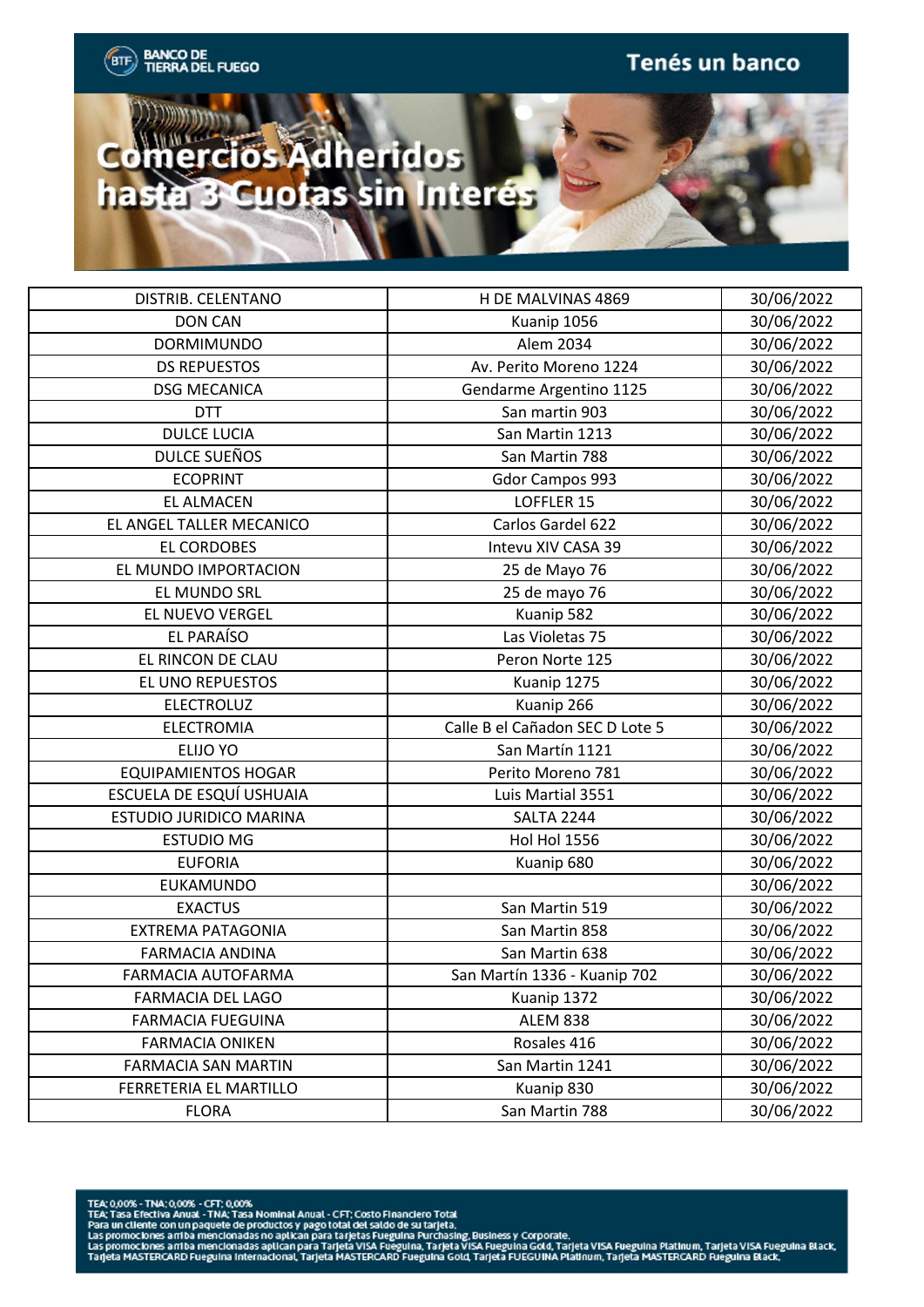

| <b>FOTO CENTER</b>             | San Martin 863           | 30/06/2022 |
|--------------------------------|--------------------------|------------|
| <b>FREDDO</b>                  | San Martin 719           | 30/06/2022 |
| <b>FUEGO KIDS</b>              | San Martin 990           | 30/06/2022 |
| <b>FULL CELULAR</b>            | San Martín 1218          | 30/06/2022 |
| <b>GAIA</b>                    | San Martin 1127          | 30/06/2022 |
| <b>GAITA GRACIELA FERNANDA</b> | De las Bahias 90         | 30/06/2022 |
| <b>GALAR EZEQUIEL</b>          | Provincia Grande 625     | 30/06/2022 |
| GARAGE 1948                    | Islas Malvinas 1133      | 30/06/2022 |
| <b>GASTRONOMIA DEL SUR GDS</b> | Perito Moreno 3875       | 30/06/2022 |
| GCM S.A.S.                     | Av. Leandro N Alem 2620  | 30/06/2022 |
| <b>GEL</b>                     | San Martin 788 Local 1   | 30/06/2022 |
| GI                             | San Martin 788           | 30/06/2022 |
| <b>GIMENEZ EVA</b>             | Gdor Cornero 475         | 30/06/2022 |
| <b>GLOKER TRUCK</b>            | Islas Malvinas 2675      | 30/06/2022 |
| GLOW                           | Los Nires 2845           | 30/06/2022 |
| <b>GOMERIA CHUBUT</b>          | Perito Moreno 1359       | 30/06/2022 |
| <b>GREEN LIFE</b>              | San Martín 1299          | 30/06/2022 |
| <b>GRISINO</b>                 | San Martín 1267          | 30/06/2022 |
| <b>GRUPO LOPEZ</b>             | PIEDRABUENA 737          | 30/06/2022 |
| <b>GUALDESI HNOS</b>           | Gdor Campos 771          | 30/06/2022 |
| <b>GUARDIANES DEL SUR</b>      | 25 de Mayo 235           | 30/06/2022 |
| H YM IMFORMATICA               | San Martin 1101          | 30/06/2022 |
| <b>HADZA SAS</b>               | <b>Onas 235</b>          | 30/06/2022 |
| HERBOLISTERIA EL ABUELO        | Piedrabuena 601          | 30/06/2022 |
| <b>HERRAJEZ SAIZ</b>           | Av. Alem 1072            | 30/06/2022 |
| <b>HOLA MORA</b>               | SAN MARTIN 380           | 30/06/2022 |
| HOSTERÍA PATAGÓNICA JARKE      | Gdor Paz 1305            | 30/06/2022 |
| <b>IACASI</b>                  | Primer Argentino 254     | 30/06/2022 |
| IL CHEFF                       | Gdor Deloqui 67          | 30/06/2022 |
| <b>IMCOFUE</b>                 | <b>GDOR DELOQUI 1027</b> | 30/06/2022 |
| <b>IMPRENTA FORMAS</b>         | Perez Quintana 1653      | 30/06/2022 |
| INMOBILIARIA ABASCAL           | <b>GOB PAZ 232</b>       | 30/06/2022 |
| INTRO SISTEMA DE CORTINAS      | Belgrano 1348            | 30/06/2022 |
| <b>ISLA GRANDE</b>             | Libertad 738             | 30/06/2022 |
| <b>JORGE DAMIAN FLORES</b>     | Espora 634               | 30/06/2022 |
| <b>JUSSI</b>                   | Magallanes 2473          | 30/06/2022 |
| <b>JUVENTA</b>                 | Gdor Deloqui 1411        | 30/06/2022 |

- 
-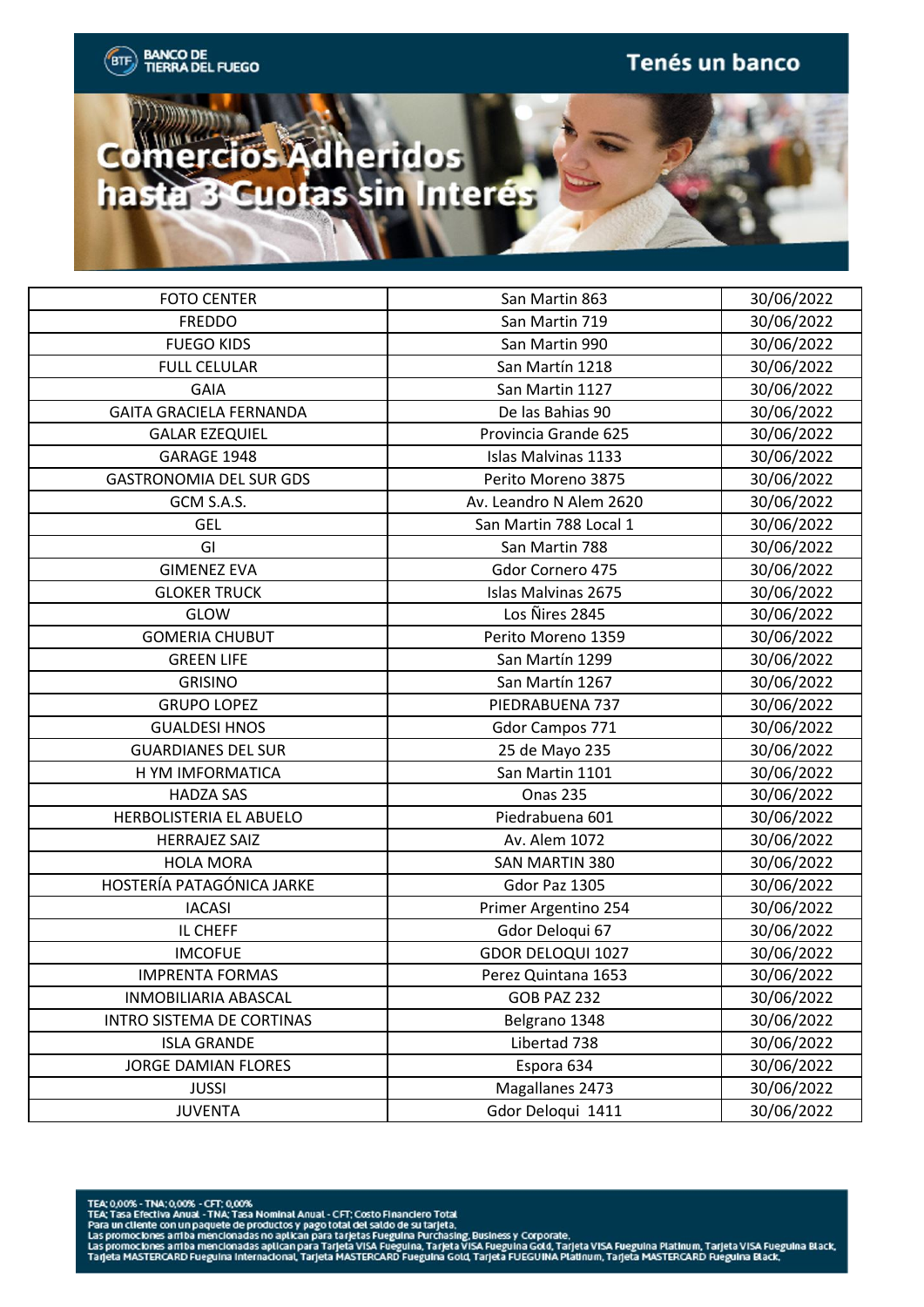

| <b>KABOD</b>             | Perón Norte 180          | 30/06/2022 |
|--------------------------|--------------------------|------------|
| <b>KALEN TDF</b>         | Raul Muriel 1432         | 30/06/2022 |
| <b>KARUKINKA</b>         | Karukinka 560            | 30/06/2022 |
| <b>KEOPS</b>             | San Martin 743           | 30/06/2022 |
| <b>KETTY</b>             | San Martin 220           | 30/06/2022 |
| <b>KEVINSTON</b>         | San Martin 997           | 30/06/2022 |
| <b>KREAR IMPRENTA</b>    | Gdor. Gómez 640          | 30/06/2022 |
| LA CUEVA                 | Kuanip 660               | 30/06/2022 |
| LA ESQUINA DE FEDE       | Kuanip 540               | 30/06/2022 |
| LA FERRETERIA            | Kuanip 703               | 30/06/2022 |
| LA MARINA                | San Martin 43            | 30/06/2022 |
| LA VICTORIA              | Kuanip 604               | 30/06/2022 |
| LAGO LACAR               | Espora 665               | 30/06/2022 |
| <b>LALEM CUEROS</b>      | San Martin 788 Local 14  | 30/06/2022 |
| <b>LAS CHUNAS</b>        | Gdor Paz 137             | 30/06/2022 |
| LAS MIL TELAS            | Kuanip 594               | 30/06/2022 |
| LAVADERO R4              | Yaganes 326              | 30/06/2022 |
| <b>LCM</b>               | Patagonia 45             | 30/06/2022 |
| <b>LEPOL</b>             | Pasaje Pedro Macias 1465 | 30/06/2022 |
| LIBRERÍA KARUKINKA       | San Martín 842           | 30/06/2022 |
| LIBRERÍA YEHUIN          | Kuanip 866               | 30/06/2022 |
| LILA Y CELESTE BAZAR     | Gdor Paz 1160            | 30/06/2022 |
| <b>LOCALIZA</b>          | San Martin 719           | 30/06/2022 |
| LODELEO REPUESTOS        | Peron Norte 58           | 30/06/2022 |
| <b>LOOKS</b>             | Kuanip 619               | 30/06/2022 |
| LUCIANO PRETO RIO GRANDE | San Martín 2651          | 30/06/2022 |
| LUCIANO PRETO USHUAIA    | Kupanaka 249             | 30/06/2022 |
| LUZ DEL ALMA             | San Martin 788           | 30/06/2022 |
| MADERAS ALMONACID        | Puerto Español 1754      | 30/06/2022 |
| <b>MADERAS FUEGUINAS</b> | Rio Negro 170            | 30/06/2022 |
| <b>MAISON EMELI</b>      | Av. San Martín 1173      | 30/06/2022 |
| <b>MAKALU STORE</b>      | San Martin 214           | 30/06/2022 |
| <b>MAR AZUL</b>          | San Martín 788           | 30/06/2022 |
| MAR DE COBO              | <b>KUANIP</b>            | 30/06/2022 |
| MARGARITA DECORACION     | 9 de Julio 118           | 30/06/2022 |
| MARIA BELEN GUIDA        | De las Bahias 90         | 30/06/2022 |
| MARILYN                  | Fagnano 514              | 30/06/2022 |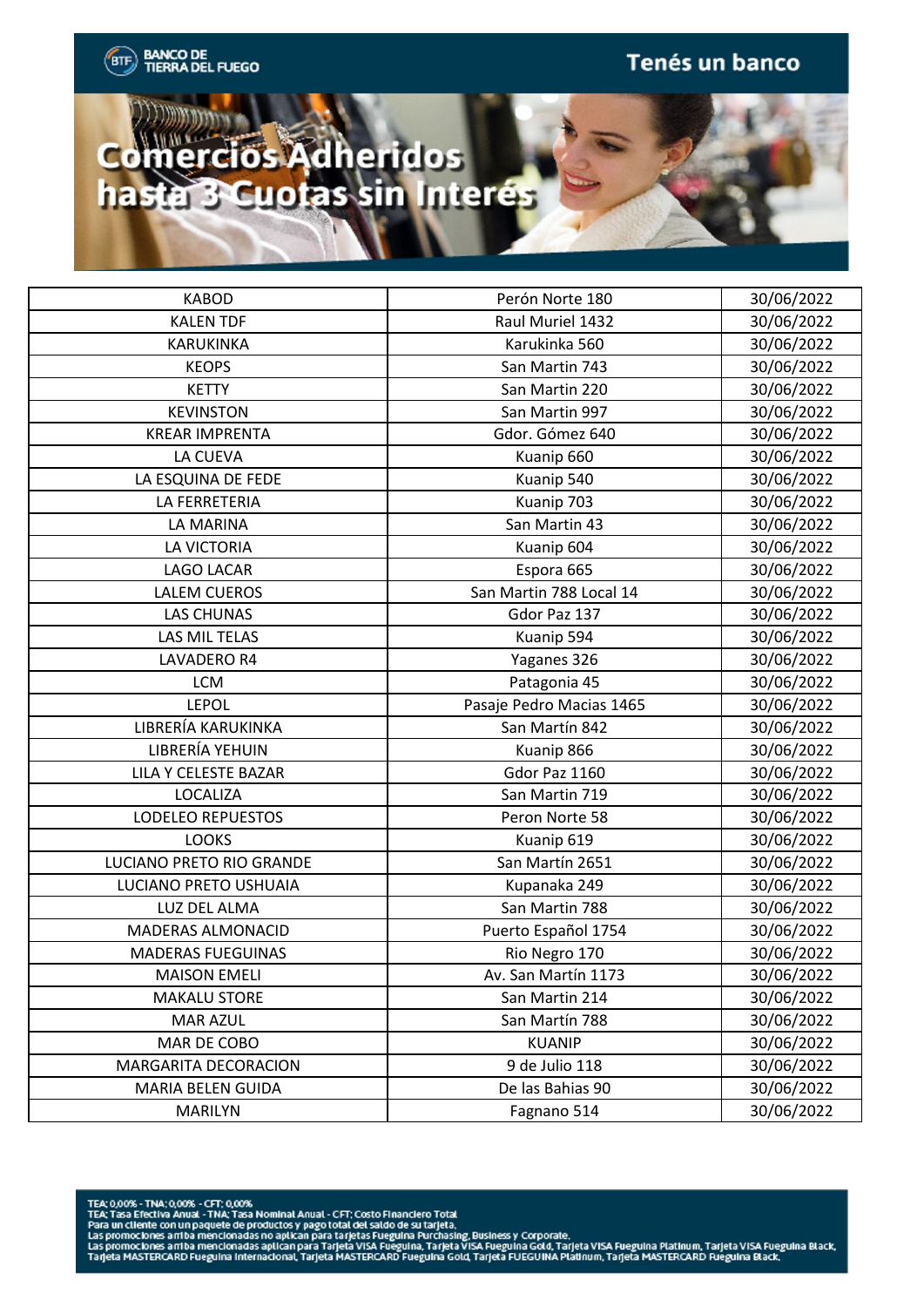



| MARMOLERIA MILANO                | MAGALLANES 290                  | 30/06/2022 |
|----------------------------------|---------------------------------|------------|
| <b>MAS AHORRO</b>                | Tolhuin Sur 345                 | 30/06/2022 |
| <b>MATAFUEGOS USHUAIA</b>        | GDOR. PAZ 635                   | 30/06/2022 |
| MATERIALES Y SERVICIOS SEVILLANO | Belgrano 1950                   | 30/06/2022 |
| <b>MDL DEPORTES</b>              | Juan Manuel Otero 4631          | 30/06/2022 |
| <b>ME QUIERE</b>                 | Manuel Belgrano 97              | 30/06/2022 |
| <b>MEGA SILKEY</b>               | <b>MAIPU 801</b>                | 30/06/2022 |
| <b>MENDOSUR</b>                  | 17 de Octubre 280               | 30/06/2022 |
| <b>MERAKI</b>                    | KUANIP 669                      | 30/06/2022 |
| <b>MERCADO LIBRE</b>             |                                 | 30/06/2022 |
| <b>MERCERIA LADY</b>             | Kuanip 695                      | 30/06/2022 |
| MERCERÍA MALU                    | Giachino 2286                   | 30/06/2022 |
| METALURGICA MUÑIZ                | Perez Quintana 1671             | 30/06/2022 |
| <b>METALUSH</b>                  | <b>RAMON CORTEZ 578</b>         | 30/06/2022 |
| <b>MILSTAIN FITNESS GYM</b>      | Intendente Torelli 743          | 30/06/2022 |
| MILSTAIN SONIA RUTH              | Intendente Torelli 743          | 30/06/2022 |
| MIMO Y CO                        | Perito Francisco Moreno 1575    | 30/06/2022 |
| <b>MINI HEROES</b>               | Gdor. Paz 285                   | 30/06/2022 |
| <b>MODA MANIA</b>                |                                 | 30/06/2022 |
| <b>MONTAGNE</b>                  | San Martín 823                  | 30/06/2022 |
| <b>MUAA</b>                      | San Martin 785                  | 30/06/2022 |
| MUNDO CELULAR                    | San Martin 788 - San Martin 999 | 30/06/2022 |
| <b>NANO REPUESTOS</b>            | Thorne 985                      | 30/06/2022 |
| NARELLA BOUTIQUE Y CROLLER       | Viedma 179                      | 30/06/2022 |
| <b>NAVE UNO</b>                  | San Martín 788                  | 30/06/2022 |
| NEGOCIOS PATAGONICOS             | PASTOR LAWRENCE 765             | 30/06/2022 |
| NEOTECH INFORMÁTICA              | Maipú 1345                      | 30/06/2022 |
| <b>NETCALLS</b>                  | Deloqui 555                     | 30/06/2022 |
| <b>NEW FISHERTON</b>             | Rubinos 42                      | 30/06/2022 |
| <b>NITRO</b>                     | San Martin 1051                 | 30/06/2022 |
| NO ME OLVIDES                    | Alem 1407                       | 30/06/2022 |
| NORA SOSA OPTICA                 | San Martin 991 - San Martin 67  | 30/06/2022 |
| <b>NUEVE LUNAS</b>               | San Martín 1195                 | 30/06/2022 |
| NYN LENCERÍA Y CORSETERÍA        | San Martín 788 Local 45         | 30/06/2022 |
| <b>OCN</b>                       | <b>GOBERNADOR GODOY 175</b>     | 30/06/2022 |
| OH LA LA                         | San Martin 749                  | 30/06/2022 |
| <b>ONIRICO SUR</b>               | San Martín 788                  | 30/06/2022 |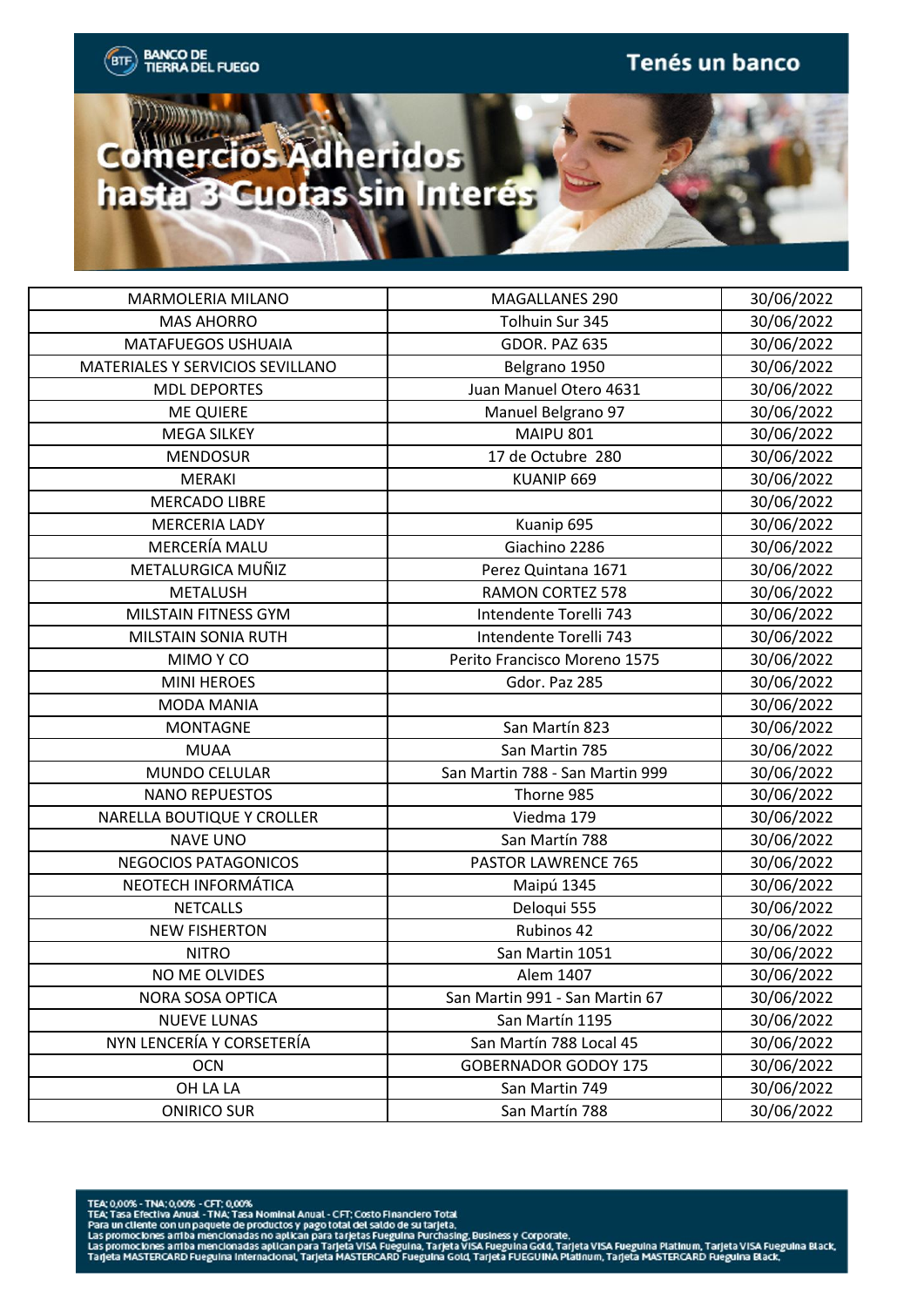

| <b>OPTICA AUSTRAL</b>          | Lugones 1906           | 30/06/2022 |
|--------------------------------|------------------------|------------|
| OPTICA BOUTIQUE                | San Martin 887         | 30/06/2022 |
| <b>OPTICA DIEZ</b>             | Rivadavia 454          | 30/06/2022 |
| <b>OPTICA LOPEZ</b>            | Perito Moreno 234      | 30/06/2022 |
| <b>OPTICA MERCANTIL</b>        | San Martín 1129        | 30/06/2022 |
| <b>OPTICA ROMY</b>             | KIRCHNER 1231          | 30/06/2022 |
| <b>OPTICA SOCIAL</b>           | San Martin 788         | 30/06/2022 |
| <b>PAMPERO</b>                 | San Martin 719         | 30/06/2022 |
| PARADISEA                      | Teshner 670            | 30/06/2022 |
| <b>PASION FUTBOL</b>           | San Martin 788         | 30/06/2022 |
| PEQUEÑOS DETALLES - JUGUETERIA | Kuanip 645             | 30/06/2022 |
| PIEDRAS Y MADERAS              | Perito Moreno 2773     | 30/06/2022 |
| PINTURERIA CASA ROSALES        | San Martin 1521        | 30/06/2022 |
| PINTURERIA DEL CENTRO          | Kuanip 786             | 30/06/2022 |
| PLACERES SIN TACC              | Alem 2237              | 30/06/2022 |
| PORTAL PATAGONICO              | San Martín 849         | 30/06/2022 |
| PROVEEDORA ANTARTICA           | Mackinlay 563          | 30/06/2022 |
| PROVEEDORA INDUSTRIAL          | Gdor Deloqui 942       | 30/06/2022 |
| <b>PUCHINI</b>                 | Av. San Martín 1275    | 30/06/2022 |
| PUERTO AUSTRAL                 | San Martín 371         | 30/06/2022 |
| <b>PUPILENT</b>                | Jainen 51              | 30/06/2022 |
| PYGOSCELIS                     | Matheu1370             | 30/06/2022 |
| <b>QUATERBACK SHOP</b>         | Perón Sur 851 B        | 30/06/2022 |
| <b>QUELHUE</b>                 | San Martin 253         | 30/06/2022 |
| <b>R&amp;C S.A.S.</b>          | Río Negro 141          | 30/06/2022 |
| RAYUELA USH                    | Gdor Godoy 131         | 30/06/2022 |
| RAYUELA USH                    | San Martin N° 1394     | 30/06/2022 |
| <b>RECTIFREN</b>               | Kayen 215              | 30/06/2022 |
| <b>REINA MIA</b>               | San Martin 1167        | 30/06/2022 |
| RUEDACAR S.A.                  | Av. Perito Moreno 2597 | 30/06/2022 |
| RUEDAMOTOR HYUNDAI RIO GRANDE  | San Martin 2611        | 30/06/2022 |
| SALUMERIA DON FIDEL            | San Martin 638         | 30/06/2022 |
| <b>SAN MARTIN</b>              | San Martin 1241        | 30/06/2022 |
| SATYA OBJETOS                  | San Martin 1109        | 30/06/2022 |
| SCANDINAVIAN                   | San Martín 1005        | 30/06/2022 |
| SEDAIA LIDS                    | Kuanip 590             | 30/06/2022 |
| SEDERIA SOLANAS                | Peron 174              | 30/06/2022 |

- 
-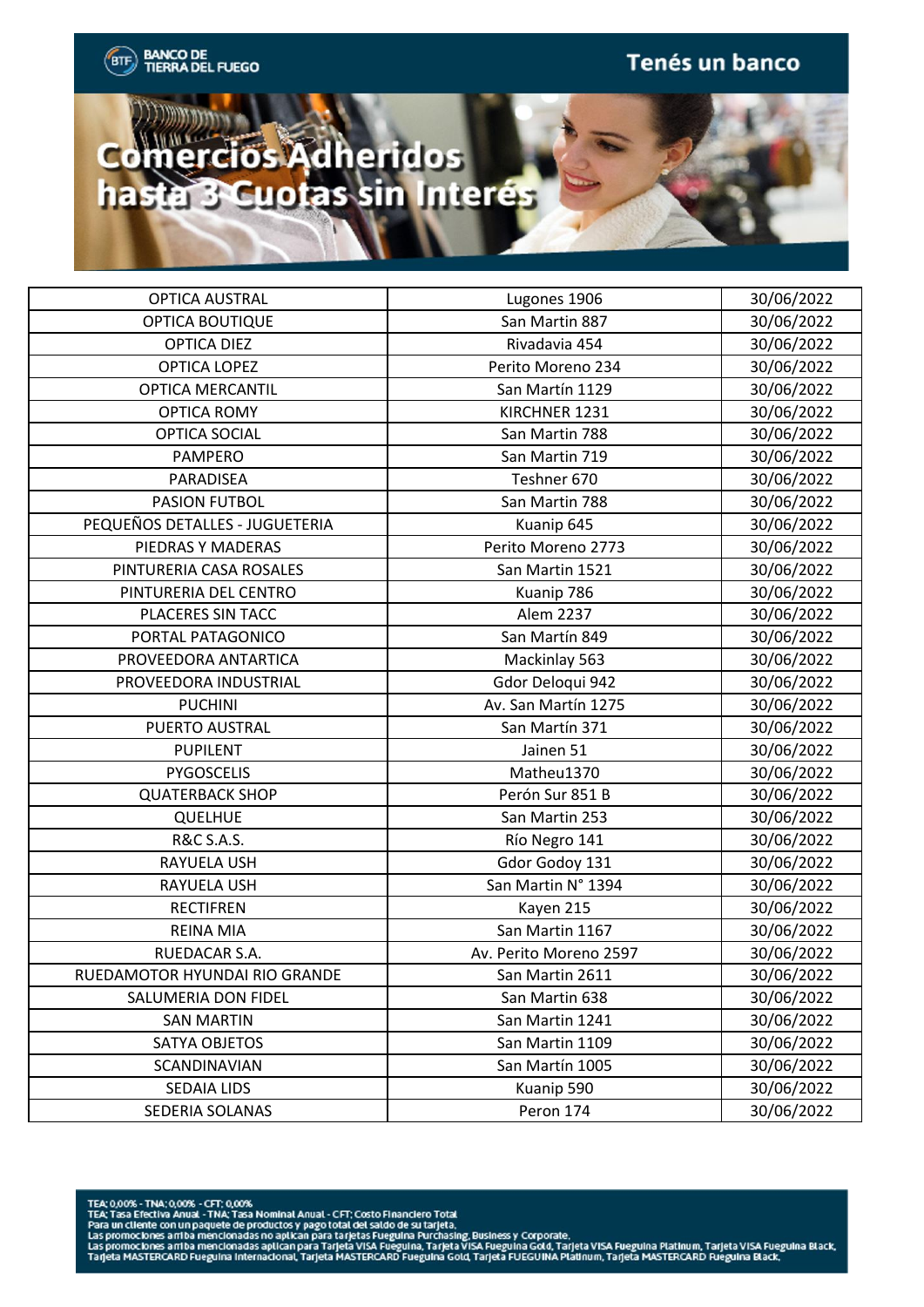## Comercios Adheridos hasta 3 Cuotas sin Interes

| <b>SENSACIONES</b>                     | Gdor Deloqui 918         | 30/06/2022 |
|----------------------------------------|--------------------------|------------|
| SERGIO GONZALEZ CHOCOLATES ARTESANALES | 25 de mayo 34            | 30/06/2022 |
| SOY COQUETA                            | Cabo Moyano 2010 Local 3 | 30/06/2022 |
| <b>STAFF</b>                           | Bilbao 946               | 30/06/2022 |
| <b>STELLA MARIS</b>                    | Av. San Martín 399       | 30/06/2022 |
| SUPERCLAN                              | 12 de octubre 868        | 30/06/2022 |
| SUPERLIMP                              | Alem 1730                | 30/06/2022 |
| <b>SUR RACING</b>                      | Gdor Campos 604          | 30/06/2022 |
| <b>SUR SISTEMAS</b>                    | Fagnano 631              | 30/06/2022 |
| <b>SUZUKI MOTORS</b>                   | Gdor Paz 668             | 30/06/2022 |
| SyC                                    | Perón 221                | 30/06/2022 |
| <b>TALLER HONDA USHUAIA</b>            | Malvinas Argentinas 120  | 30/06/2022 |
| TALLER RUEDAMOTOR HYUNDAI USHUAHUA     | Kupanaka 239             | 30/06/2022 |
| <b>TAPICERÍA LIDS</b>                  | Kuanip 590               | 30/06/2022 |
| <b>TAVERNITI</b>                       | Perito Moreno 531        | 30/06/2022 |
| <b>TECNI HOGAR</b>                     | <b>ALEM 2550</b>         | 30/06/2022 |
| <b>TEENS</b>                           | Gdor. Deloqui 964        | 30/06/2022 |
| <b>TERRA FOC</b>                       | Eva Peron 83             | 30/06/2022 |
| <b>TIENDA DE MASCOTAS</b>              | San Martin 1420          | 30/06/2022 |
| <b>TOBARES SANCHEZ</b>                 | Tekenika 290             | 30/06/2022 |
| <b>TODO AUSTRAL</b>                    | Kamshen 752              | 30/06/2022 |
| <b>TOMA TODO</b>                       | Magallanes 878           | 30/06/2022 |
| <b>TOMMY</b>                           | Perito Moreno 531        | 30/06/2022 |
| TRELEW CARNES TIERRA DEL FUEGO SA      | KUANIP 577               | 30/06/2022 |
| TREND INDUMENTARIA                     | Alfonsina Storni 2091    | 30/06/2022 |
| <b>TREVMAN (Austin Automotores)</b>    | Belgrano 1396            | 30/06/2022 |
| <b>TSONEKA SRL</b>                     | RIVADAVIA 33             | 30/06/2022 |
| UN HOGAR PARA SOÑAR                    | Gdor. Paz 1242           | 30/06/2022 |
| <b>USHUAIA AUTOMOTORES</b>             | Av. Perito Moreno 2597   | 30/06/2022 |
| USHUAIA EXTREMO                        | AV. SAN MARTIN 830       | 30/06/2022 |
| <b>USHUAIA KING</b>                    | Hipolito Irigoyen 1242   | 30/06/2022 |
| <b>USHUAIA LIBROS</b>                  | 25 DE MAYO 330           | 30/06/2022 |
| <b>VEGA RUBEN DARIO</b>                | Karukinka 551            | 30/06/2022 |
| VEO VEO                                | San Martin 788 L 13      | 30/06/2022 |
| <b>VERONICAS LLUL</b>                  |                          | 30/06/2022 |
| <b>VETERINARIA FABBRO</b>              | Peron Sur 762            | 30/06/2022 |

- 
-